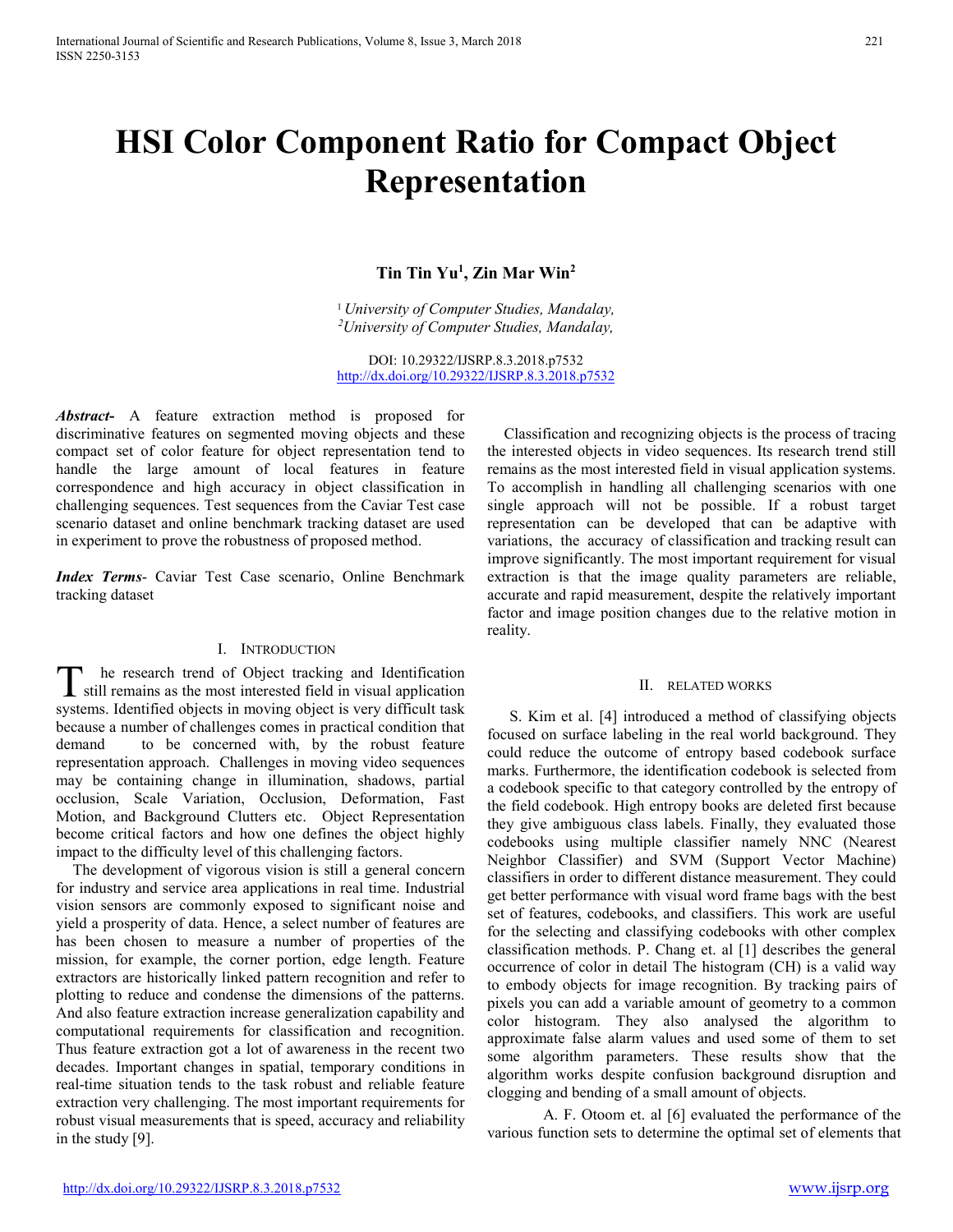seemed more useful in accurately classifying abandoned objects. By the experimental result, this approach to classification based on statistics of geometric element elements is higher than the approaches based on the other two scale invariant image transformation (SIFT) using different classification and evaluation methodology they concluded. Classification based on statistical geometric primitives that performs ten-fold cross validations gave an average 22% higher recognition accuracy with 7% lower false alarm associated to the second best access based on SIFT key histogram. The experimental analysis showed that geometric primitive statistics maximizes separation between classes and then it make simpler the classification process.

R. Rean et. al [7] introduced a shape context, a color histogram, and a completed local binary pattern (CLBP) approach to classify various object category classes . Shape context provides 93% accuracy with ETH - 80 database. They proved this approach is better than the other approaches. The result found can be further enhanced by using a better function extraction and using a combination of shape and color descriptions, shapes, and structure descriptors. Mokjiet. al [5] details the new gray level cooccurrence matrix (GLCM) based on the Haar wavelet transform. GLCM based on Haar wavelet transform has the function of reducing the computational load of pixel input by 62.5% at maximum. As far as performance measurement is concerned, Haar wave transformation not only reduces the computational load and also improve the accuracy of classification of Brodatz texture images equalled to the original calculation. L. Yang et. al [8] proposed a new structure to unify visual codebook generation with classifier training for object category recognition. Two important features performed this task from existing object recognition methods. First, unlike the cluster approach where individual image functions are combined with a single visual word, each image function is encoded using a visual bit vector. Second, unlike the standard practice of separating visual codec generation process and classifier training, the proposed approach uses these two processes with a single optimization framework under one objective function Integrate. Iterative algorithms are introduced that effectively identify optimal visual bits and associated weights. Experiments in the PASCAL 2006 data file showed that their proposed approach was an important step in the classification of object categories compared to the latest approaches.

# III. PROPOSED FEATURE EXTRACTION

The HSI color space represents a color similar to the scan color of the human eye, so this type of color representation is a very important and attractive color model for recent image processing applications [3]. The HSI color model stands for each color with three color components: Shade (H), Saturation (S), Intensity (I) [2]. The following figure describes how HIS color model symbolizes the corresponding color value.

HSI color component ratio for target recognition of moving objects from the challenging tracking sequences. Figure3 shows the basic structure of the proposed architecture using in the work.



Fig. 1 HSI Color Model Representation

The work contains three processing steps for the moving object tracking and identification system as in figure2. Object segmentation is the pre-processing step for the detection moving object in video sequences. In the pre-processing stage, segmenting the moving object from video scene of each frame with the help of Gaussian Mixture Model.



Fig 2: Processing Steps of the Object Tracking and Identification System

The next step is the object tracking. Object tracking is the process of tracing the interested objects in video sequences. In this work, these segmented object will be used in object tracking method to visualize the usability of proposed feature and to get the more accurate tracking results.To tracking the object, Kalman Filter was used in this work. The visualization of tracked object and growth truth portion can be seen in figure4.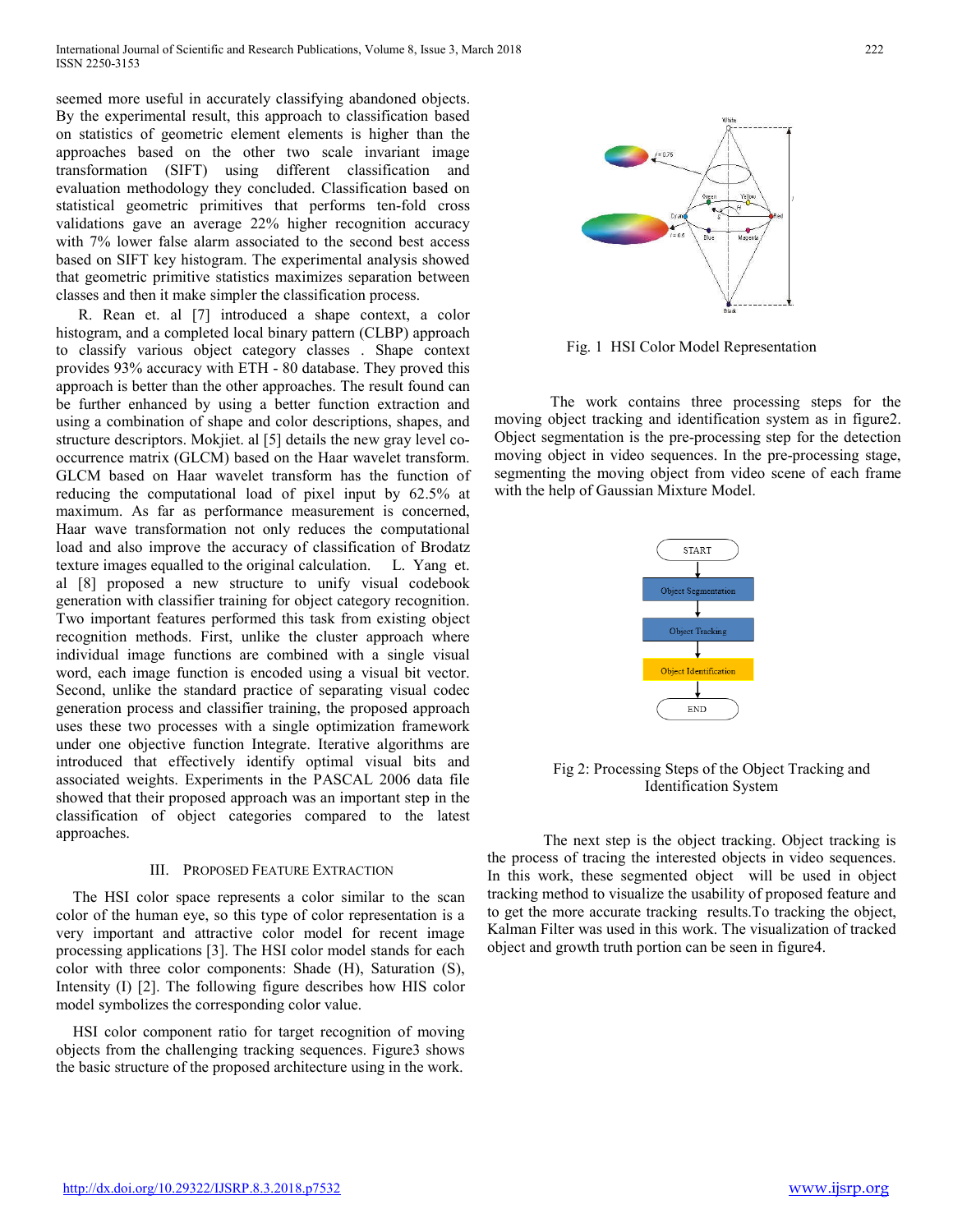

Fig 3: Architecture of the Proposed Feature Extraction Method



Fig 4: Visualization of Overlap Ratio on the Tracking Result for Walking Sequences

To classify and identify the moving object as labelling object in the video frame, normatlization of HIS color feature on segmented moving object is used. These features are extracted from separated channel namely hue, saturation and normalize them to get the compact structure. Firstly compute the HIS Color Component from the segmented RGB objects by eq (1), (2) and (3).

$$
H(Hue) = \begin{cases} \Theta & \text{if } B \le G \\ 360 - \Theta & \text{if } B > G \end{cases}
$$
 (1)

$$
S(Saturation)=1-\frac{3}{(R+G+B)}[\min(R, G, B)](2)
$$

$$
I \left( \text{Intensity} \right) = \frac{1}{3} (R, G, B) \tag{3}
$$

Then the three color moment are applying on the extracted color channels separately by this ways (4), (5) and (6).

$$
\mu = \frac{1}{N} \sum_{i=1}^{N} A_i \tag{4}
$$

The variance deviation is one kind of normal distribution of the particular color channel.

$$
V = \frac{1}{N-1} \sum_{i=1}^{N} |A_i - \mu|^2
$$
 (5)

μ= Mean of distribution

**Tracked Labeling Object** 



Skewness can be understood as a measure of the degree of asymmetry of distribution.

$$
S = \frac{E(A - \mu)^3}{\sigma^3} \tag{6}
$$

Where,

Where,

| $\mu =$                                | the                                           |      | mean   |  | of x         |
|----------------------------------------|-----------------------------------------------|------|--------|--|--------------|
| $S=$                                   | skewness                                      | of - | normal |  | distribution |
|                                        | $E(t)$ =the expected value of the quantity t. |      |        |  |              |
| $\sigma$ = the standard deviation of x |                                               |      |        |  |              |

The compact feature length in this work is only 9 features.

Feature 1 to 3: mean to HSI color channels

Feature 4 to 6: Variance to HSI color channels

Feature 7 to 9: Skewness to HSI color channels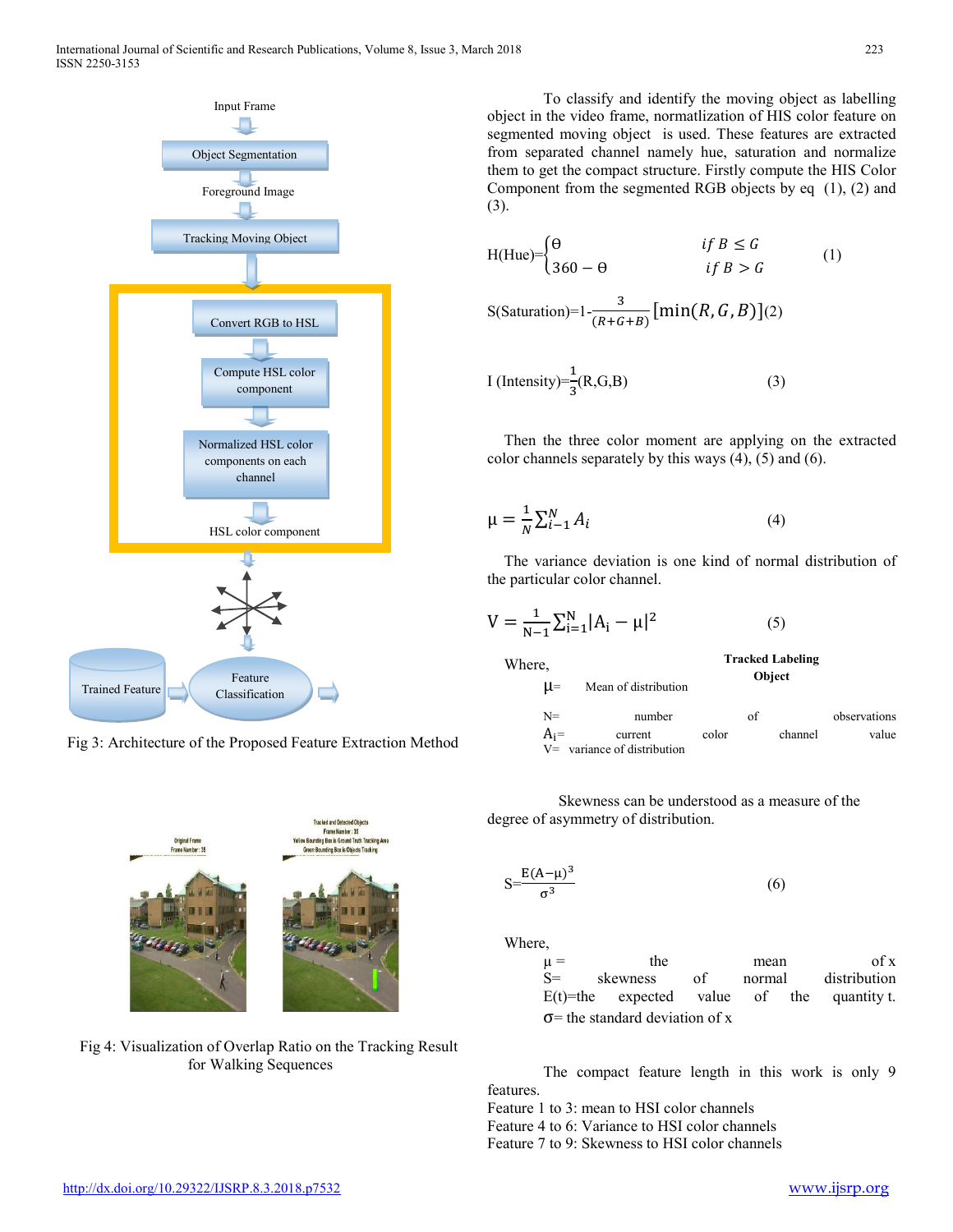# IV. EXPERIMENTAL RESULT

The image pre-processing or image segmentation stage is performed before other processes. The original image, ground truth and segmentation result (foreground image) of three video sequences namely walking2, crossing from Online Benchmark dataset and also two video sequences namely wallk1 and walk2 from CAVIAR Test Case Scenario dataset are shown in Table 1 respectively. Segmentation result for detecting moving part is evaluated on the pixel level common segmentation criteria. The result for the object segmentation result are shown in Table2.

| <b>TABLE I</b>                                  |
|-------------------------------------------------|
| Attributes of Challenges and Relative Sequences |

| Dataset               | Sequences | Resolution | Challenges                                                                     | Number of<br>Frames |
|-----------------------|-----------|------------|--------------------------------------------------------------------------------|---------------------|
|                       | Walking 2 | 576*768    | Scale Variation,<br>Occlusion,<br>Deformation                                  | 412                 |
| Online Bench Tracking | Crossing  | 240*360    | Scale Variation,<br>Deformation,<br>Fast Motion,<br><b>Background Clutters</b> | 120                 |
| CAVIAR Test           | Walk1     | 288*384    | Scale Variation,<br><b>Illumination Variations</b>                             | 541                 |

**TABLE II** Detection Result of Moving Parts from Sequences

| Sequences         | Original<br>Frame | Growth Truth | Segmentation<br>Result |
|-------------------|-------------------|--------------|------------------------|
| Walking           |                   | À            |                        |
| Crossing          |                   |              |                        |
| Walk <sub>1</sub> |                   |              |                        |

Tracking result with the overlap ratio concerned with bounding box of the three challenging test sequences are shown in Table3.

# **TABLE III**

Overlap Ratio of the Tracking Sequences

| No.           | Sequence | Overlap Ratio |
|---------------|----------|---------------|
|               | Walking  | 0.67813       |
| $\mathcal{L}$ | Crossing | 0.61662       |
|               | Walk1    | 0.78540       |

Object Classifcation result on three different challenging sequences are described in Table4. To be avoid the data bais, ten fold crosss validation is used with three classifier namely support vector machine (SVM), k-nearest neighbor (KNN) and Boosted Tree . Accuary and time of the proposed feature extraction of HIS color component portion on challenging sequecnes can be seen in Figure 5 and Figure6.